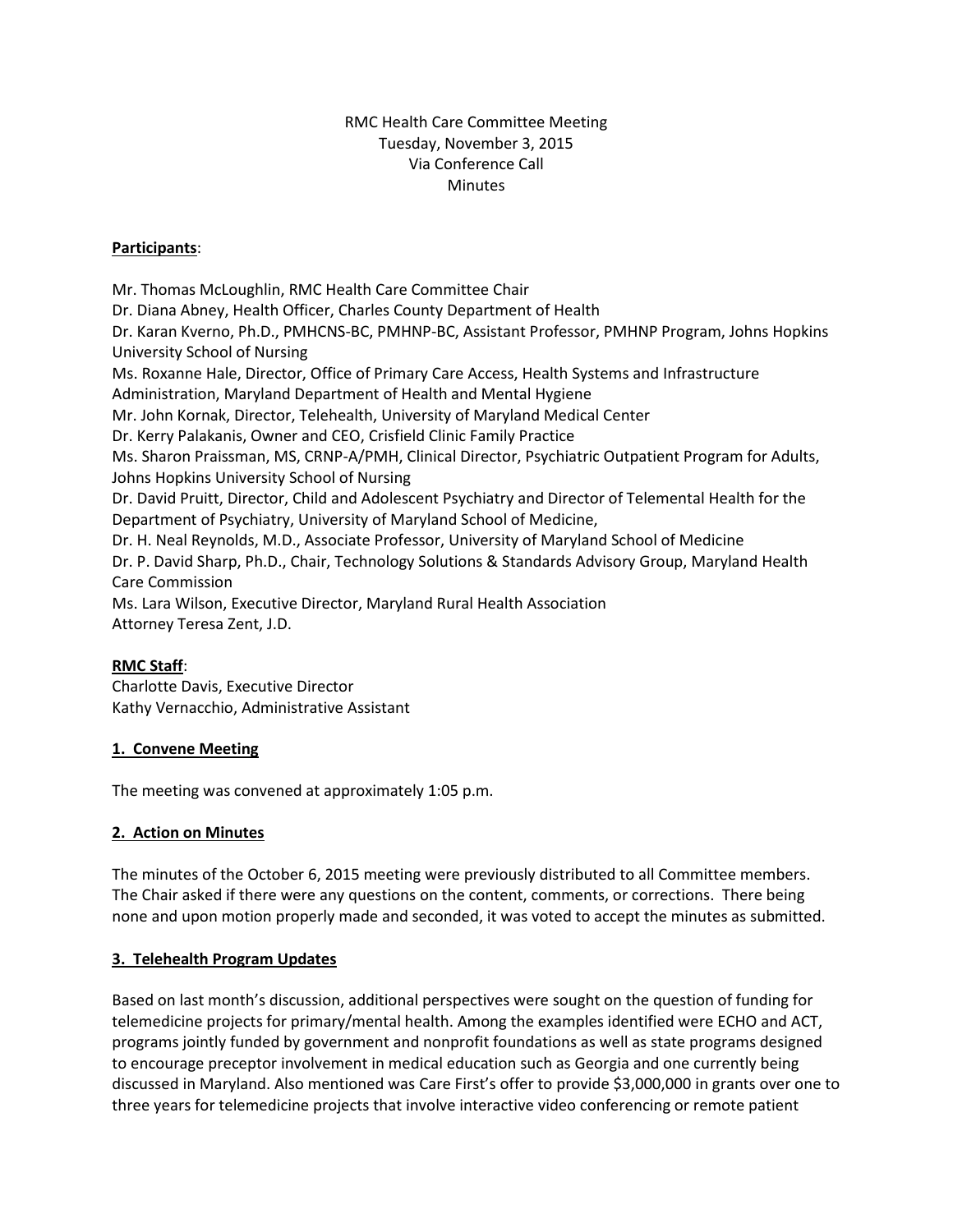RMC Health Care Committee Meeting Minutes for November 3, 2015 Meeting Page 2 of 3

monitoring. However, that window of opportunity closes on November 23, 2015. On the other hand, while there is a recognition of need, it may be premature to anticipate participation in such funding from the new approach to hospital reimbursement in this State at this time. There followed extended discussion on the significant challenges represented by inadequate reimbursement for services. Consequently, it was suggested that the subject could be raised for further discussion with Deputy Secretary McMahon in the December meeting.

### **4. Adolescent Depression Draft Paper**

The Chair summarized the draft material on Adolescent Depression previously distributed to the Committee. Highlighted were the following proposed, short-term objectives:

- Encourage all primary physicians to include an evaluation for depression in their private office visits.
- Review and revise roles of School Nurse and Counselor to assist in detecting signs of depression for possible medical attention.
- Develop certification programs in mental health to further enhance ADP's qualifications and offset the recognized physician shortage in addressing and treating or referring adolescents suffering from depression.

In the discussion that followed, it was also mentioned that the draft was shared with the MATRC and its concept outlined in an informal discussion with a State official. Some programs and pilot studies that are currently exploring telemental health as well as school-based delivery were identified. Also mentioned were the loan repayment programs and their potential impact on practitioner recruitment in rural areas, especially nurse practitioners.

The members present accepted the short term objectives of the draft as the principal focus of its deliberations over the next twelve months and offered input on the areas to be included in the draft. Among them were the investigation of the role of telemedicine in this process and available technologies for education and remote patient monitoring, the recognition of anxiety in view of its similarity with depression, and the linkage of primary care with the schools.

In concluding the discussion, it was suggested that the committee consider as its goal the establishment of a model for the first telemental health program for school-based populations in the area. To advance this discussion to the next step in accomplishing this goal, the members were asked to submit their thoughts and suggestions so that they can be assembled and brought to the next regular meeting for further discussion and development.

#### **6. Other Business**

The Committee discussed the feasibility of video conferencing for future meetings as proposed and offered by John Kornak to provide remote access to these discussions .His offer was graciously accepted with appreciation and he will be working with RMC Staff to establish the necessary arrangements for future meetings. It was mentioned that the mechanism is designed to recognize the travel distances involved for all members but with the hope that it will be used appropriately when a request is made for the physical presence of committee members.